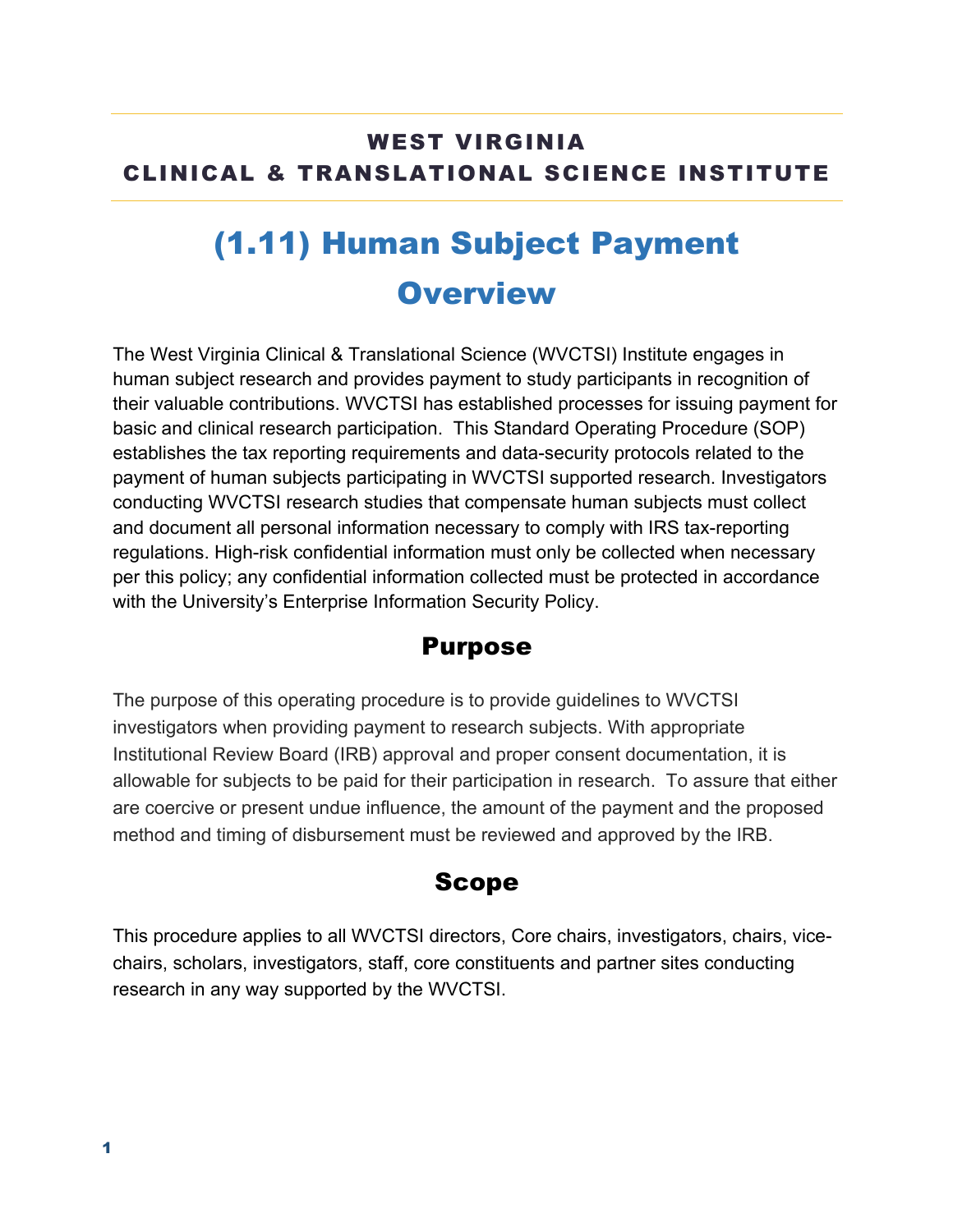### Clarification

The preferred method of payment for human subject participation is via gift card. For WVU investigators, gift cards should be purchased utilizing the West Virginia University state procurement card (P-Card) or the WVU Research Corporation procurement card. For an overview of the WVU process, please refer to http://financediv.wvu.edu/r/downloa d/189408. All investigators at partner institutions should follow their respective polices regarding the purchase of gift cards.

All gift card purchases must be pre-approved prior to purchase. The WVCTSI investigator will be responsible for securing her/his own P-Card; if the investigator has any questions regarding the type of P-Card needed for expenditures, she/he may contact the Director of Research Administration.

### **Definitions**

**Human subject**: A volunteer participant in a research study. Any person participating in a research study is known as a human subject (participant). Under the federal regulations, human subjects are defined as: living individual(s) about whom an investigator conducting research obtains: 1) data through intervention or interaction with the individual or 2) identifiable private information.

**Human subject payments:** Payments made to individuals for their participation in research projects or reimbursements for expenses.

**Taxability:** If WVCTSI pays \$600 or more to a US tax resident during the calendar year, then WVU is required to report the payments to the IRS and issue the recipient a Form 1099. Payments to foreign nationals are reported on a Form 1042-S. Where reporting is required, the WVCTSI investigator must collect the recipient's full legal name, SSN/ITIN (or HUID), permanent address, mailing address (if different), and Foreign National Information Form (FNIF; for foreign nationals).

**Principal Investigator (PI)/Investigator**: the person in charge of conducting a research study with human subjects as participants.

**Chairs/Vice-Chairs:** persons named as leaders of WVCTSI core activities

**WVCTSI Staff**: staff members reporting to the WVCTSI cores

**Core Constituents**: a member of a WVCTSI core who participate in the activities of the institute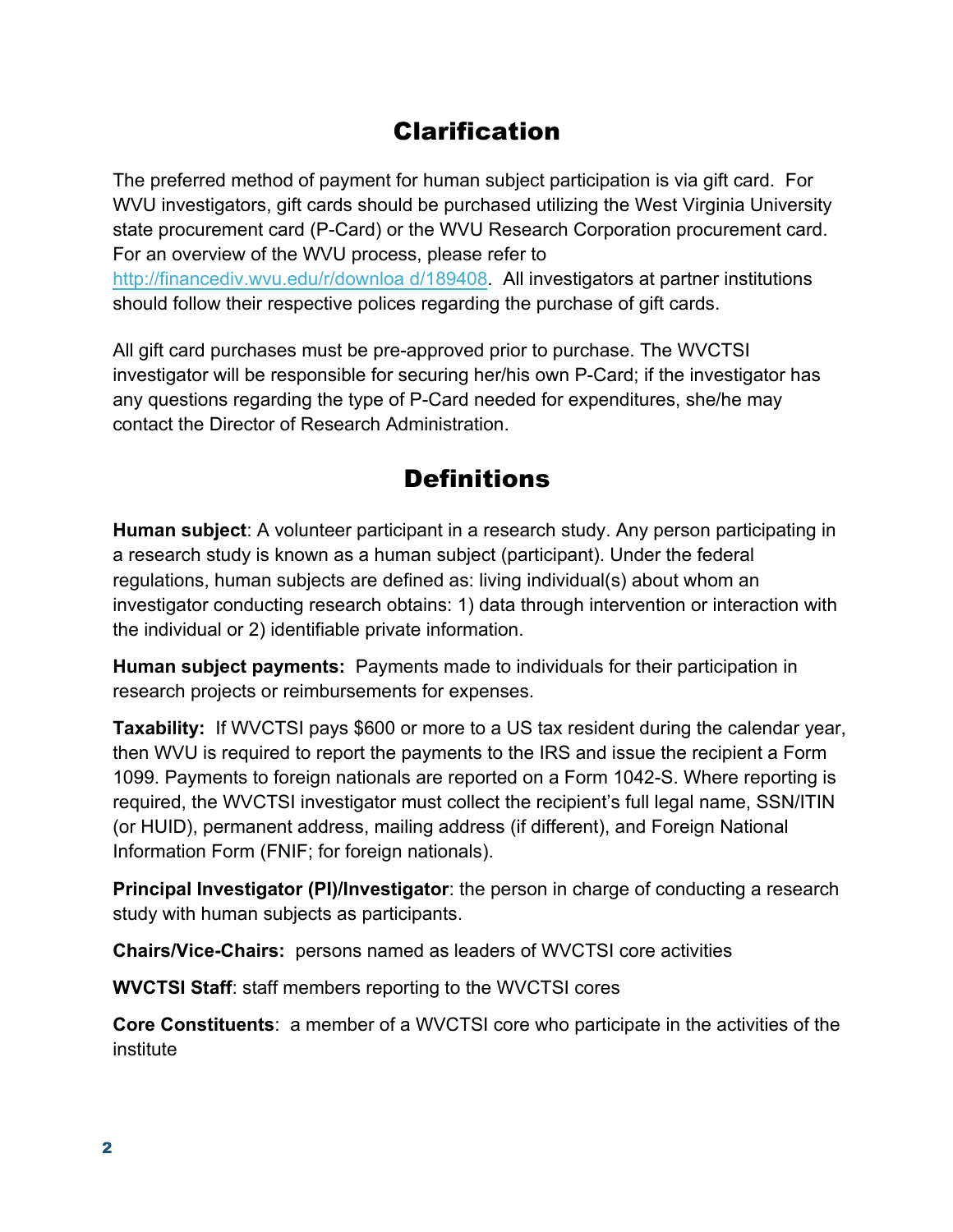**Scholar:** a person who develops and conducts mentored, clinical and translational research for WVCTSI

**Partner Sites**: WVCTSI staff members at Charleston Area Medical Center and School of Osteopathic Medicine who are named within the WVCTSI grant and contribute effort.

### **Policy**

WVCTSI permits human research subject payments as remuneration for participation in research studies. With appropriate IRB approval, the preferred human research subject payment is to be made via gift card (preferred) or by a check issued through the WVU Office of Sponsored Programs.

If unable to purchase gift cards, the WVCTSI investigator should contact the Director of Research Administration for discussion and subsequent approval of alternative form(s) of payment.

Each investigator will be responsible for maintaining detailed record of all research subject payments. **Use of personal funds for research participant payment is strictly prohibited.** 

### **Procedures**

#### **Gift Card Purchase via Procurement Card**

For WVU WVCTSI investigators, the process for purchasing gift cards as the form of human subject payment is as follows:

Please remember that gift cards cannot be purchased with your PCard unless approved in advance by PCPS PCard Administration. To request approval, please email the following information to PCardAdministration@mail.wvu.edu:

- 1. Cardholder's name.
- 2. Is this on a State or WVURC PCard?
- 3. Last six digits of the PCard number.
- 4. Vendor's name.
- 5. Dollar amount.
- 6. Number of gift cards.
- 7. Description of what is being purchased.
- 8. Business purpose for transaction.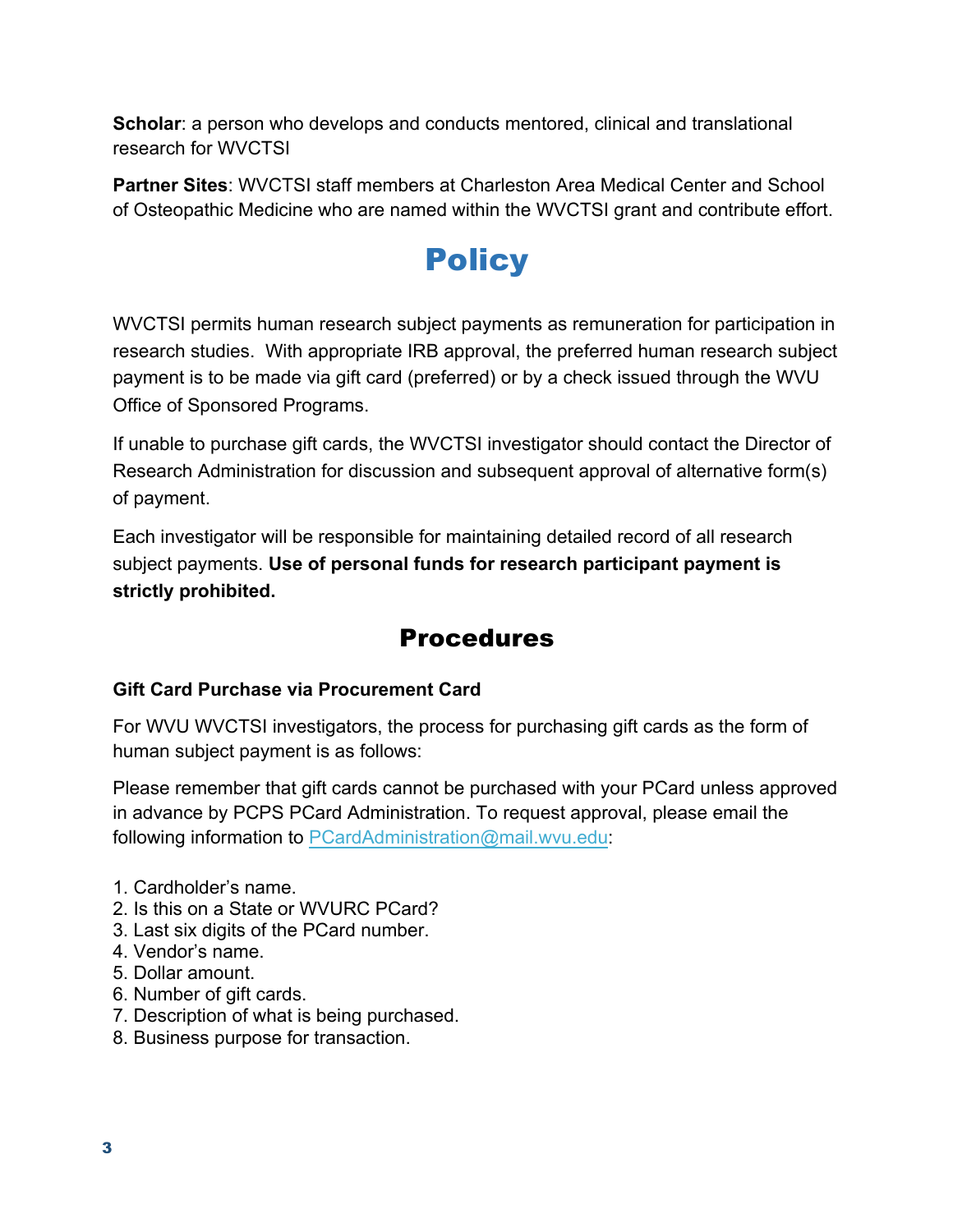Please note: all State funded requests will also require approval from the WV State Auditor's Office. For these requests, PCard Administration will forward your request to the Auditor's Office. Following review, PCard Administration will notify you via email regarding the approval of your request. A copy of the email approval from WVU PCard Administration and the WV State Auditor's Office (if applicable) should be kept with the transaction documentation.

Things to Remember:

- If your transaction is grant-funded, please verify the purchase is allowed for by the granting agency prior to payment.
- Gift cards cannot be given to employees for employee recognition.
- If an individual receiving a gift card is also an employee (i.e. participated in a study, but also an employee), please note that this expense may be tax reportable.

Required documentation of payment with gift card

Each WVCTSI investigator is responsible for maintaining detailed records of all research subject payments. The Research Subject Payment Log (example attached) must include:

- Protocol title and number
- Principal investigator
- Value of the gift card
- Type of gift certificate/card (e.g. Visa)
- Unique identification code shown on the gift card
- Subject's name and study number
- Datecard issued

The subject must sign and date the log to show receipt of the gift card.

Required process if paying subject by check

If patient will be paid by a check, the subject must sign a prepared Vendor's Invoice form (attached) and submit it to their department accounting office for processing.

In the event of an IRS or sponsored programs audit, it will be the joint responsibility of the PI/investigator and the related local finance office to supply all required supporting documentation for human subject payments made from the PI/investigator's accounts. PIs/investigators must securely maintain confidential study data needed to support payments to recipients. Both WVCTSI and the investigator administrative unit must retain supporting documentation through at least June 30, 2020.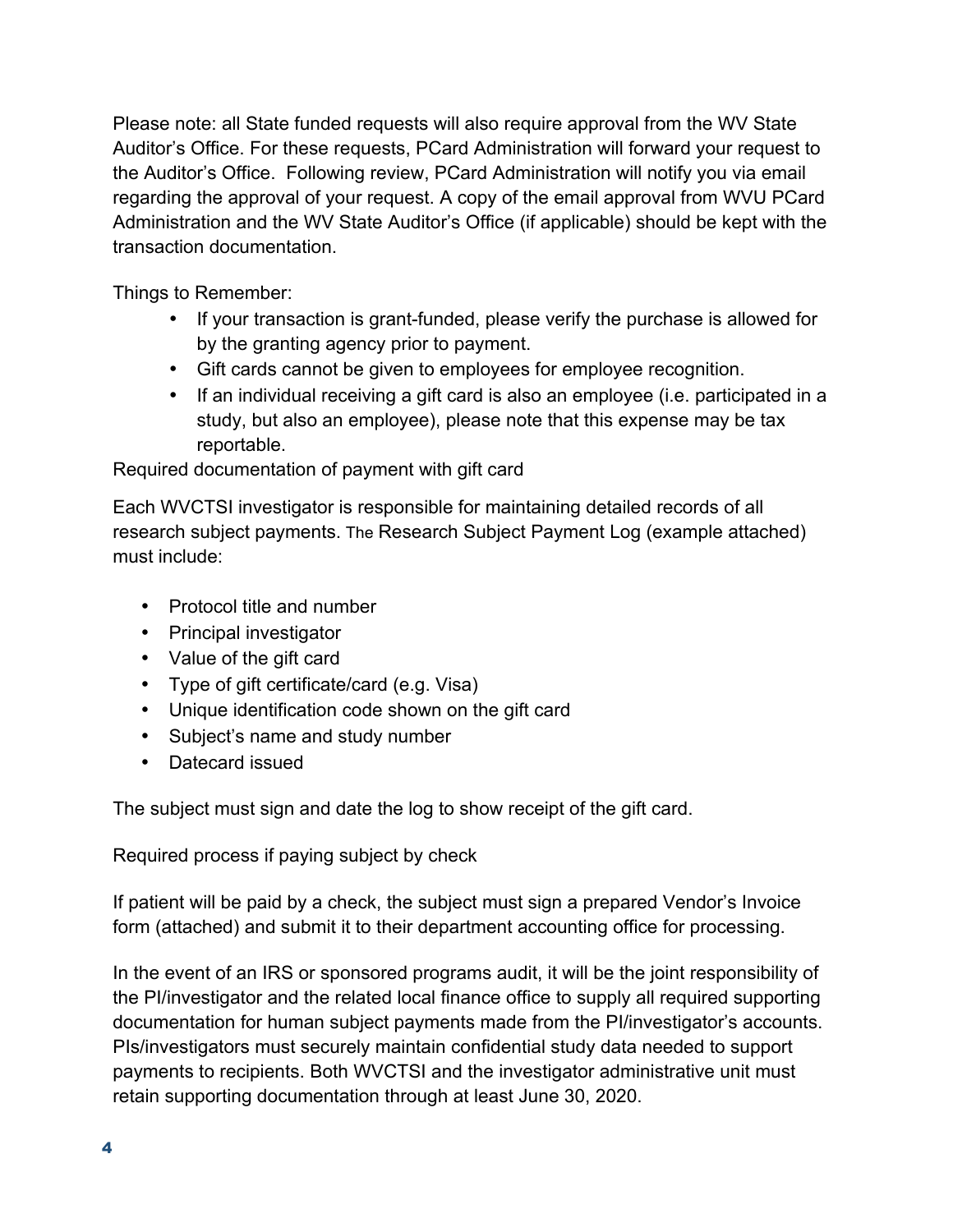### Roles and Responsibilities

Principal Investigators are responsible for abiding by this policy and its accompanying procedures. In the event of an audit, it will be the joint responsibility of the investigator and the local EBO to supply all required supporting documentation for human subject payments made by WVCTSI investigator awards.

The responsibility for interpretation of this policy rests with the Director of Research Administration.

### References and Authority

The cost principles are set forth in the following documents and are incorporated by reference in 45 CFR parts 74.27 and 92.22. As noted below, OMB Circulars A-21, A-87 and A-122 have relocated to Title 2 in the Code of Federal Regulations (2 CFR) :

- OMB Circular A-21 (relocated to 2 CFR 220) Cost Principles for Educational Institutions.
- OMB Circular A-87 (relocated to 2 CFR 225) Cost Principles for State and Local Governments and Indian Tribal Governments.
- OMB Circular A-122 (relocated to 2 CFR 230) Cost Principles for Non-Profit Institutions. Larger non-profit organizations that are specifically listed in Attachment C to OMB Circular A-122 are subject to the Federal cost principles applicable to commercial organizations (48 CFR 31.2) rather than to the cost principles for non-profit organizations.
- 45 CFR 74, Appendix E Principles for Determining Costs Applicable to Research and Development under Grants and Contracts with Hospitals.
- 48 CFR 31.2 (Federal Acquisition Regulation) Contracts with Commercial Organizations.
- WVU Administration and Finance Policies including Payroll & Tax, Financial Services, and Business Services located at: http://adminfin.wvu.edu/policies